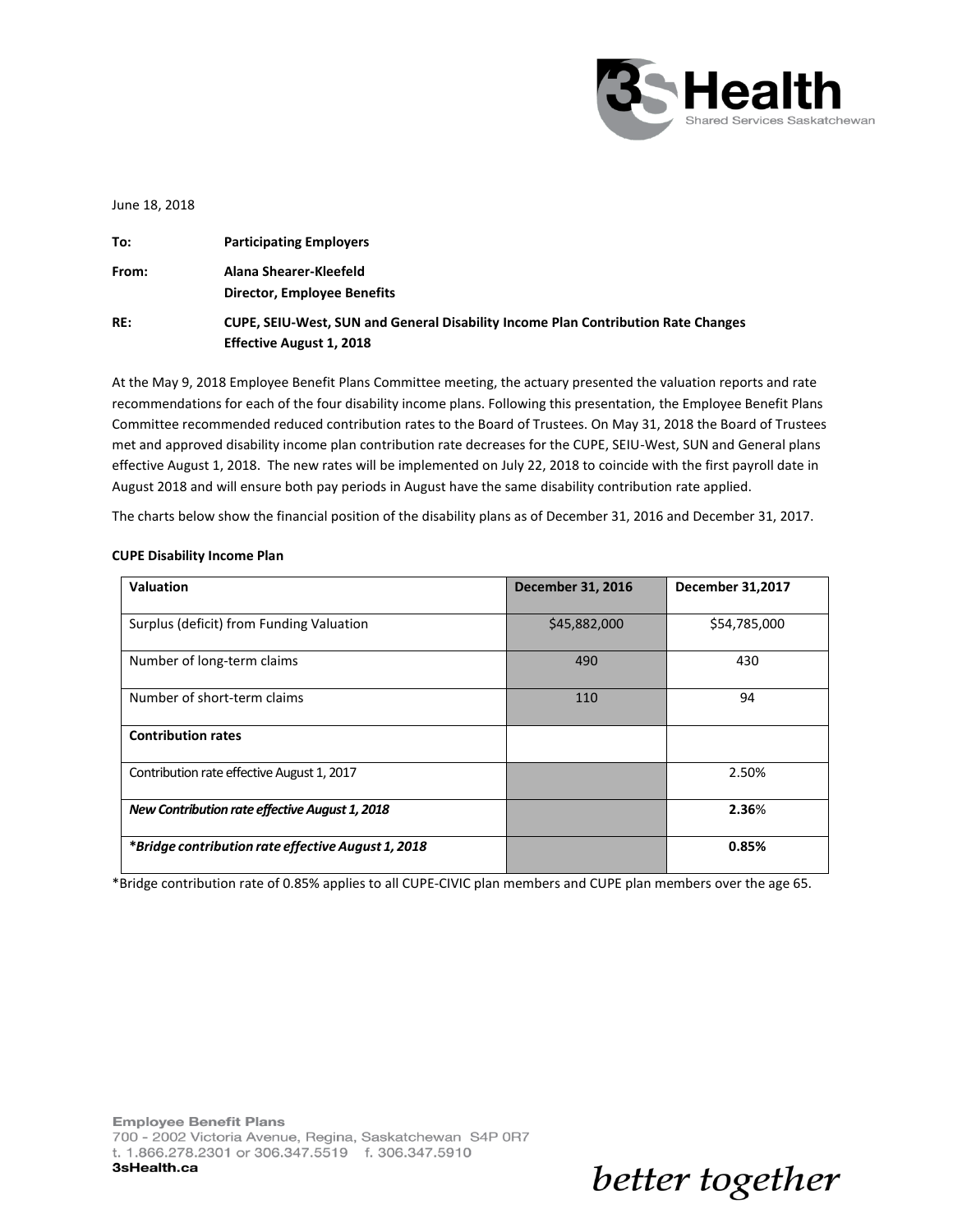

## **SUN Disability Income Plan**

| <b>Valuation</b>                               | <b>December 31, 2016</b> | December 31, 2017 |
|------------------------------------------------|--------------------------|-------------------|
| Surplus (deficit) from the Funding Valuation   | \$32,185,000             | \$46,358,000      |
| Number of long-term claims                     | 263                      | 223               |
| <b>Contribution rates</b>                      |                          |                   |
| Contribution rate effective August 1, 2017     |                          | 1.50%             |
| New Contribution rate effective August 1, 2018 |                          | 1.40%             |

### **SEIU-West Disability Income Plan**

| <b>Valuation</b>                                   | <b>December 31, 2016</b> | December 31, 2017 |
|----------------------------------------------------|--------------------------|-------------------|
|                                                    |                          |                   |
| Surplus (deficit) from Funding Valuation           | \$31,220,000             | \$34,804,000      |
| Number of long-term claims                         | 416                      | 422               |
| Number of short-term claims                        | 77                       | 77                |
| <b>Contribution rates</b>                          |                          |                   |
| Contribution rate effective August 1, 2017         |                          | 2.30%             |
| New Contribution rate effective August 1, 2018     |                          | 2.26%             |
| *Bridge contribution rate effective August 1, 2018 |                          | 0.65%             |

**\*** Bridge contribution rate of 0.65% applies to SEIU-West plan members over the age 65.

## **General Disability Income Plan**

| Valuation                                      | <b>December 31, 2016</b> | December 31, 2017 |
|------------------------------------------------|--------------------------|-------------------|
|                                                |                          |                   |
| Surplus (deficit) from the Funding Valuation   | \$19,987,000             | \$25,946,000      |
| Number of long-term claims                     | 189                      | 185               |
| <b>Contribution rates</b>                      |                          |                   |
| Contribution rate effective April 1, 2016      |                          | 1.30%             |
| New Contribution rate effective August 1, 2018 |                          | 1.25%             |

# better together